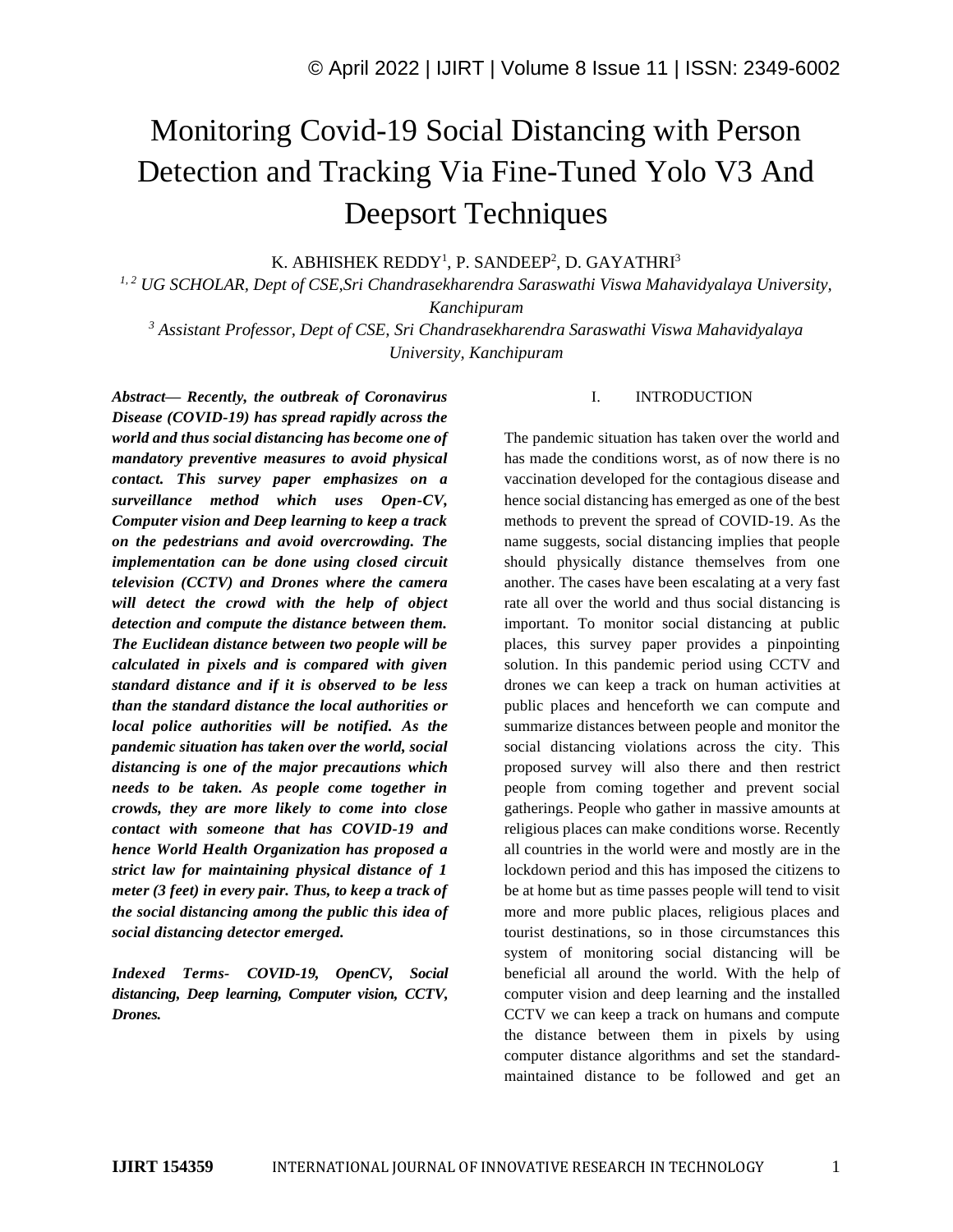overview of people violating the law and concerned authorities can take the actions accordingly [6].



Figure 1 Distance Measurement

#### II. LITERATURE SURVEY

In 2017, Dr. S Syed Ameer Abbas and his co-authors proposed a system for human tracking and crowd management using raspberry pi and Open-CV. A cascade classifier was trained for head detection from the scene is trained using Haar features through OpenCV. The whole concept of their idea was to record the crowded scene using a camera and Raspberry pi3 that has a quad core ARMv8 central processing unit which processes the video frame by frame. The head count is measured and the crowd is managed by comparing the value with the threshold and if it surpasses the threshold the prevention can be done accordingly [4]. In 2018, Joel Joseph Joy and his co-authors proposed a system of traffic density identification which was based on image processing. The queue length and the traffic densities were recorded from the images taken from the camera. The video input was taken and fuzzy logic was applied to handle the concept of partial truth. The outcome of partial truth concept could range anywhere between completely true and completely false [2]. In 2020, Adrian Rosebrock published an article on social distancing detector which is based on OpenCV, Computer Vision and Deep Learning concept. The article throws a light on social distancing during the pandemic period and it focuses on social distance monitoring through CCTV cameras installed across streets. The camera records the distance between people in pixels and compares it with the standard measurement and thus behave as a social distancing detector. This social distance detector application logic resides in the file.py script and this file is responsible for looping over frame of a video stream and ensuring that people are maintaining a healthy distance from one another. It is compatible with both video files and webcam streams [6]. In 2019, Neel Bhave and his co-authors proposed a system which is a complete working model which comprised of Reinforcement model and Object detection algorithms. In this they used YOLO (You Only Look Once) Real Time Object Detection which has less shortcomings, is much faster, provides accurate results and can be trained for more than 200 classes. Reinforcement learning is an area of machine learning which is responsible for providing the green phase timing according to the current state of traffic and learn from the actions taken [3]

## III. PROPOSED SYSTEM

WHO Officials in a press conference held in march 2020, stated that "Since people can spread the virus before they know they are sick, it is important to stay away from others when possible, even if you—or they—have no symptoms. "Since social distancing is essential to prevent the spread of Covid-19, but it was observed that social distancing was being violated at public places and hence the concept of "social distancing detector" is introduced. In this research we are using object detection to monitor safe distance between people [3]. CCTVs and Drones can be used for human detection. Closed Circuit television (CCTV) are being used as a means of surveillance from a long time but due to its limitations it is not completely reliable. The drone thus has a better communication with the rest of the swarm in a particular area to follow the human while also dividing the areas between the drones dynamically so as to not lose track of the human. OpenCV, computer vision and deep learning are used to monitor social distancing across the region. Initially, object detection is applied to detect pedestrians in a video stream. In the next step, the pairwise distances between all detected people are calculated and finally these distances are compared with the standard distance that should be maintained (6 feet or 2 meters) and are represented by red frame if they are violated and green frame otherwise. So, if 5- 6 people gather around in a particular area, the local authorities or the local police stations will be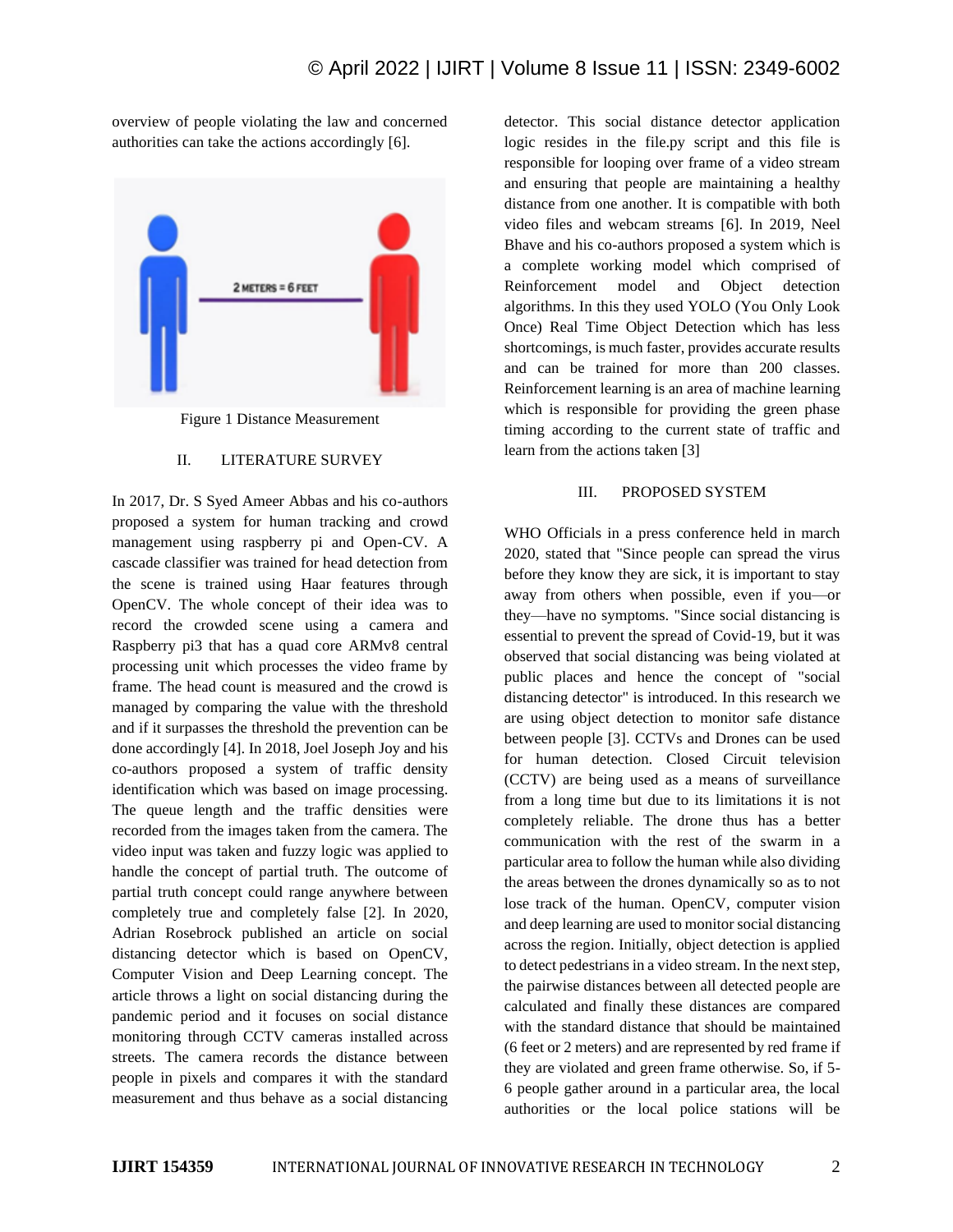immediately notified. Recently, after the outbreak of this virus, the police Authorities need to patrol across the city and are bound to invest time unnecessarily. Using this concept of social distancing detection, the police will be able to monitor and reach the exact location and control the scenario immediately. Thus, social distancing can be controlled and indirectly the spread of COVID-19 be prevented [5]. The below figure shows the steps for implementation of a social distancing detector.



Advantages of Proposed System

- The proposed framework utilizes the YOLO v3 object detection model to segregate humans from the background and Deepsort approach to track the identified people with the help of bounding boxes and assigned IDs.
- The results of the YOLO v3 model are further compared with other popular state-of-the-art models, e.g. faster region-based CNN (convolution neural network) and single shot detector (SSD) in terms of mean average precision (mAP), frames per second (FPS) and loss values defined by object classification and localization.
- Later, the pairwise vectorized L2 norm is computed based on the three-dimensional feature space obtained by using the centroid coordinates and dimensions of the bounding box.
- The violation index term is proposed to quantize the non-adoption of social distancing protocol.
- From the experimental analysis, it is observed that the YOLO v3 with Deepsort tracking scheme displayed best results with balanced mAP and FPS score to monitor the social distancing in real-time.
- It focused on crowd detection and person count by proposing multiple height homographies for head top detection and solved the occlusions problem associated with video surveillance related applications.

In this section, we discuss YOLO v4. shows a diagrammatic representation of YOLO v4 architecture.

Backbone: It employs CSPDarknet53 as a feature extractor with a graphics processing unit (GPU). Few backbones are more appropriate for classification than for detection. For example, CSPResNext50 is better than CSPDarknet53 for image classification; whereas, CSPDarknet53 is proved better in terms of object detection. For better detection of small objects, the backbone model needs a higher network size as an input and for higher receptive fields more layers are required.

Neck: For feature map extraction, it uses Path Aggregation Network (PAN) and Spatial Pyramid Pooling (SPP). PAN used in YOLO v4 is the modified version of the original PAN where addition is replaced with concatenation. This increases the neck receptive field with improvement in the model's accuracy and minimal rise of inference time.

Head: YOLO v4 utilizes the same head as YOLO v3 with the anchor-based detection steps.

Materials and methods Training dataset

In this project , to tune up the object detection model for human detection under various low light conditions, a recently released ExDARK dataset is considered which specifically focuses on a low-light environment. In this dataset, 12 different classes of objects are labeled, out of which we fetched data of our desired class for training. This dataset contains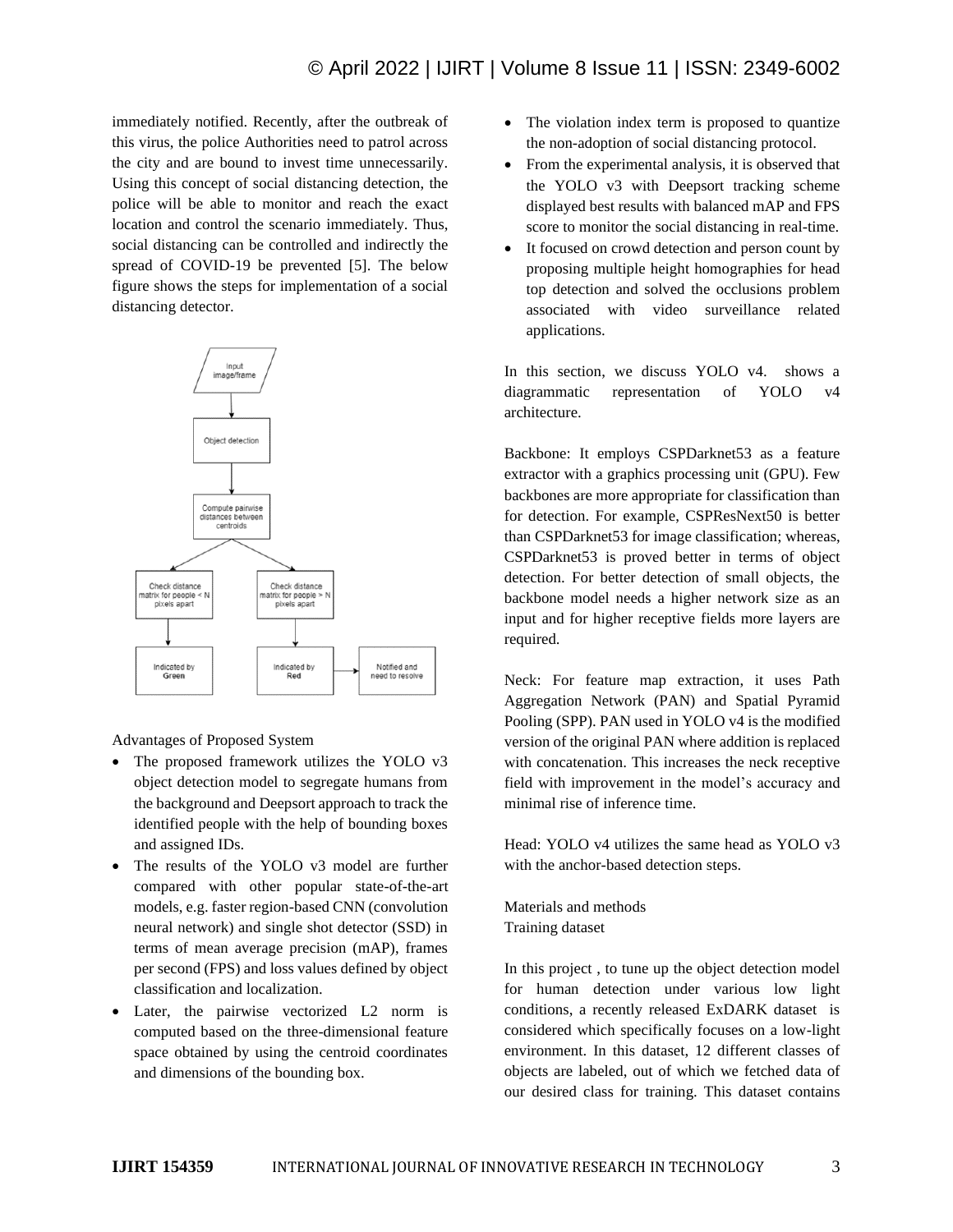different indoor and outdoor low light images; furthermore, the data is subdivided for low light environment into 10 classes ambient, object, strong, twilight, low, weak, screen, window, shadow, and single. Sample images of various indoor-outdoor lowlight environments from the datase

#### Testing dataset

A custom dataset is used for the evaluation of the proposed model. The dataset is collected from the market of Rawalpindi, Pakistan during the night in the days of COVID-19. Pakistan is one of the most urbanized countries in South Asia with a 3% yearly urban population growth rate. The large population and congested streets make it a riskier place in the growth of COVID-19 and it is very difficult to maintain safety distance in such narrow places. Hence, the monitoring system should need to have high accuracy in terms of the detection and location of the people. Evaluation of the proposed framework in such a highly-populated area will help us to better analyze the performance of the model. Test dataset is the collection of 346 RGB frames. Frames are collected with motionless ToF camera of Samsung galaxy note  $10+$  installed 4.5 feet above the ground where a  $0^{\circ}$ regular camera view calibration is adopted. Sample images of low-light conditions from the custom dataset

# IV. RESULTS

CCTVs and Drones can be used for human detection. Closed Circuit television (CCTV) are being used as a means of surveillance from a long time but due to its limitations it is not completely reliable. The drone thus has a better communication with the rest of the swarm in a particular area to follow the human while also dividing the areas between the drones dynamically so as to not lose track of the human. OpenCV, computer vision and deep learning are used to monitor social distancing across the region. Initially, object detection is applied to detect pedestrians in a video stream. In the next step, the pairwise distances between all detected people are calculated and finally these distances are compared with the standard distance that should be maintained (6 feet or 2 meters) and are represented by red frame if they are violated and green frame otherwise. So, if 5- 6 people gather around in a particular area, the local authorities or the local police

stations will be immediately notified. Recently, after the outbreak of this virus, the police Authorities need to patrol across the city and are bound to invest time unnecessarily. Using this concept of social distancing detection, the police will be able to monitor and reach the exact location and control the scenario immediately. Thus, social distancing can be controlled and indirectly the spread of COVID-19 be prevented. The below figure shows the steps for implementation of a social distancing detector.



Fig: 2 Home page



Fig: 3 Red Indication showing people not maintain distance



Fig:4 Green Indication showing People maintaining distance